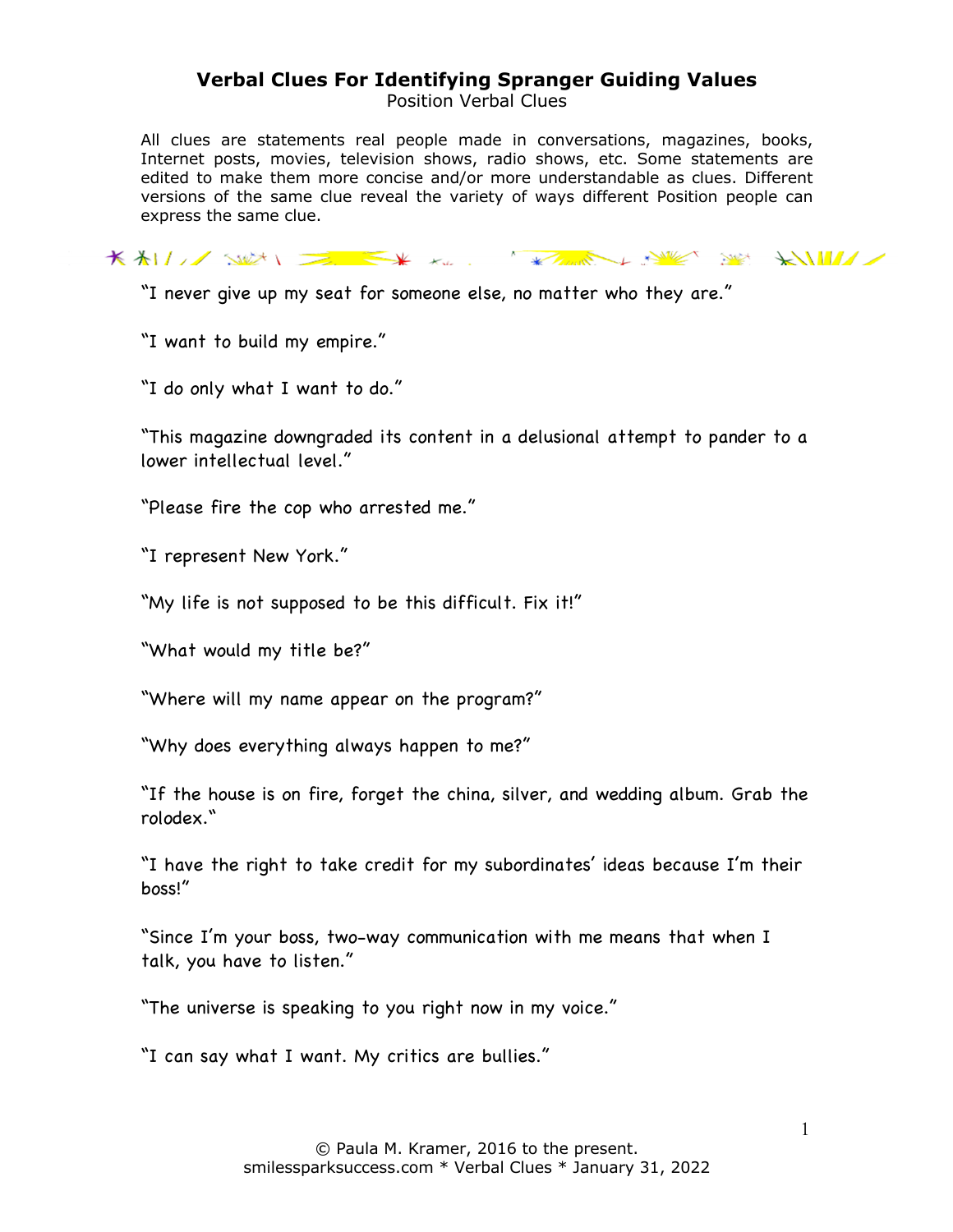Position Verbal Clues

All clues are statements real people made in conversations, magazines, books, Internet posts, movies, television shows, radio shows, etc. Some statements are edited to make them more concise and/or more understandable as clues. Different versions of the same clue reveal the variety of ways different Position people can express the same clue.

KALL SEN EX KELL KARE SE KILL

"I deserve to win the lottery so I can treat myself like the queen I want to be."

"It's nice to know I inspire other people. I'm really proud of what she's accomplished because I inspired her."

"If she were confident in her own profession, she wouldn't try to take my place at the top of my profession."

"If we were all at my level, maybe we would be leaders."

"I respond to anything that threatens my status."

"I've never made a mistake."

"I was meant to be a star."

"My assistants don't need overtime pay. They get to be part of my fabulous life!"

"I look at myself as a brand and I will never allow anyone to take advantage of my brand."

"It was exciting to be at West Point knowing that I'm doing many of the same things MacArthur and Eisenhower and Patton and all the those other military leaders did here before me."

"I'm more important than you."

"What could you possibly tell me that I don't already know?"

"Why not do what I do?"

"This low-profile job would give me too little recognition for my efforts." "My life is a plotline."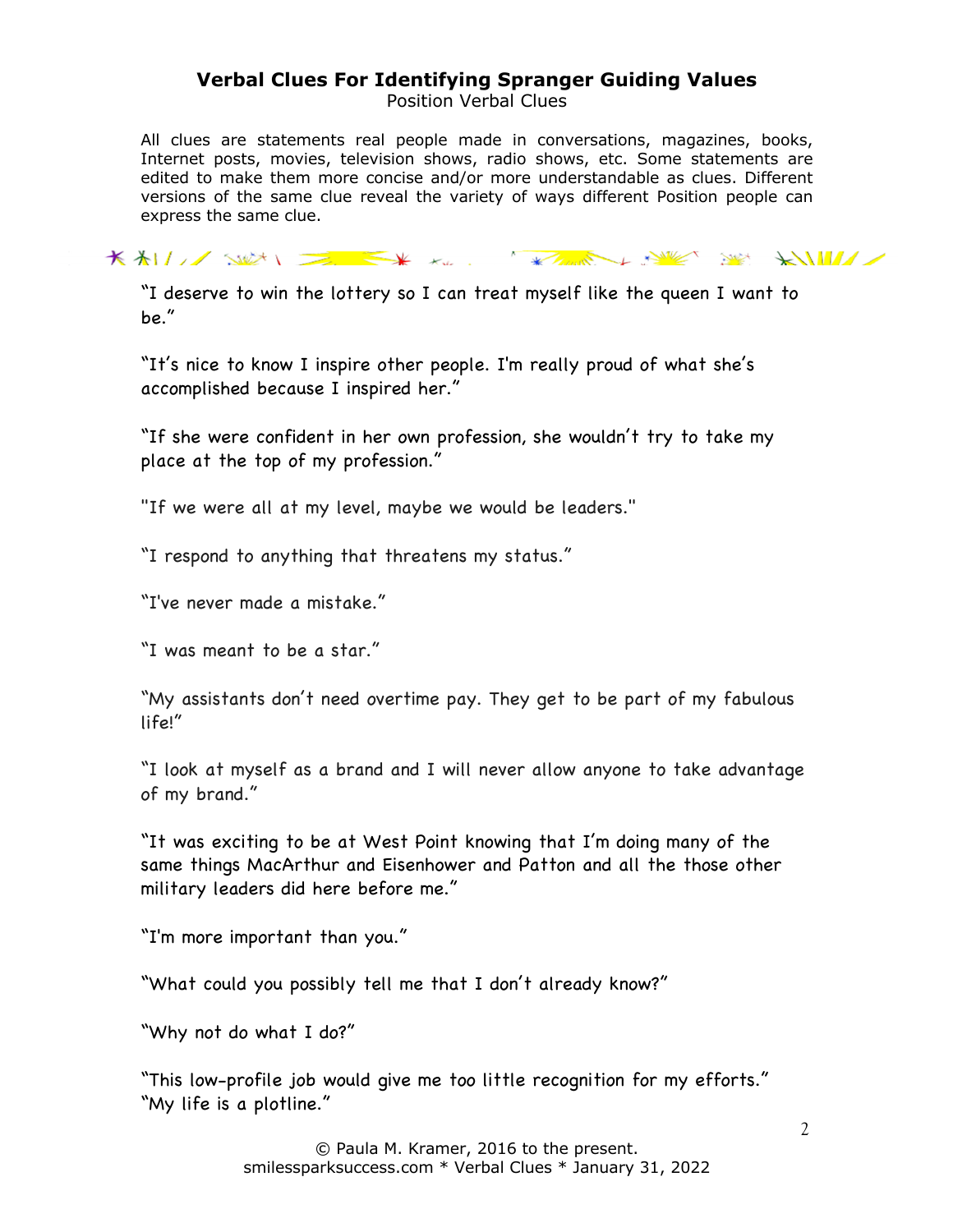Position Verbal Clues

All clues are statements real people made in conversations, magazines, books, Internet posts, movies, television shows, radio shows, etc. Some statements are edited to make them more concise and/or more understandable as clues. Different versions of the same clue reveal the variety of ways different Position people can express the same clue.

KALL SEN EXTREMELY SERVER SERVER

"Sometimes I just look at someone and think, "Shut up', even if they haven't said anything yet."

"I'm really good at finding strategic partnerships."

"What I did was groundbreaking and I love being a pioneer."

"I am constantly reminded that as -----------, we are exceptional people."

"What do I have to do to take over your empire?"

"Don't you know who I am?"

"There's nobody really in my league."

"Let's talk about intelligence. I'm an expert in the subject, as I was tested by Cal Berkeley as profoundly intellectually gifted, and chosen to head up a comprehensive research project."

"I wanna be somebody!"

"Every morning I tell myself that I am the best thing that ever happened to me."

"I could buy this place and fire you."

"I know the owner and I could have you fired."

"I'm a self-professed beer snob."

"The first car I owned was a red sportscar with a cream interior. I wanted it because an actress from television show had it."

"I love being the first to know what's going on."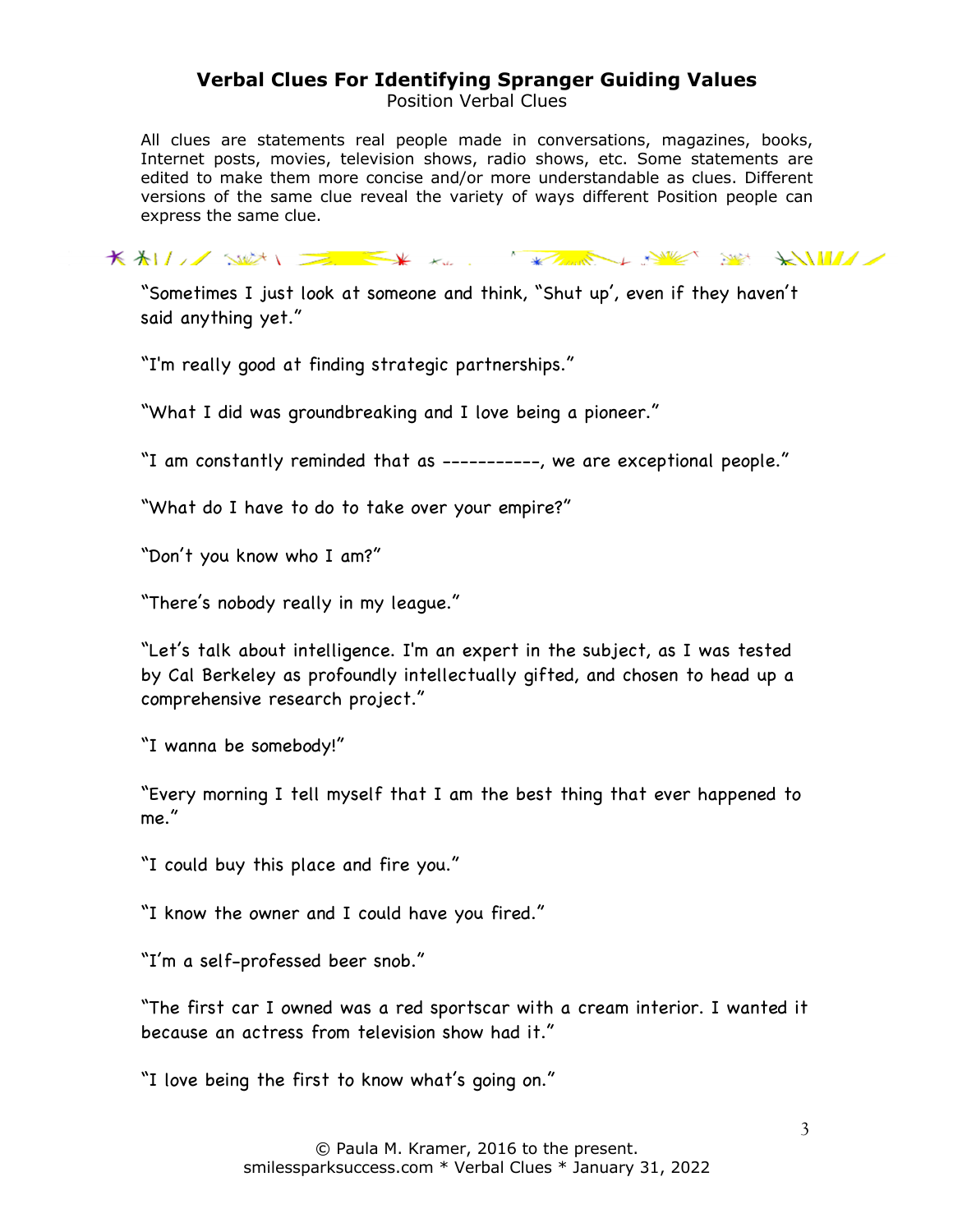Position Verbal Clues

All clues are statements real people made in conversations, magazines, books, Internet posts, movies, television shows, radio shows, etc. Some statements are edited to make them more concise and/or more understandable as clues. Different versions of the same clue reveal the variety of ways different Position people can express the same clue.

KALLING WAS THE STATE OF THE STATE OF ANNA

"My ideal day of would be playing with golf tour pros."

"One of my singles was at the top of *Billboard* for longer than any other song that year, and I've done performances for both royalty and presidents."

"You're doing this to prove me wrong."

"You disrespected my position."

"I don't have to answer your questions."

"I'll never tire of putting people in their place."

"I had such a clear focus at a very young age that I just used the teenage beauty pageant as a stepping stone."

"I gave myself five years to get on the inside in a big way, or get out and do something else."

"The coyotes made too much noise last night and kept me awake. Please eradicate these annoying animals."

"Trails need to be reconstructed. Please avoid building trails that go uphill."

"From the lofty height of my yacht, I am able to look down at virtually any other yacht."

"I stay in power when I keep my people uneducated and divided."

"I don't care if there are more blue-collar jobs than white-collar jobs. I won't let my children become blue-collar workers."

"I have nothing to do with people who are less godly than me."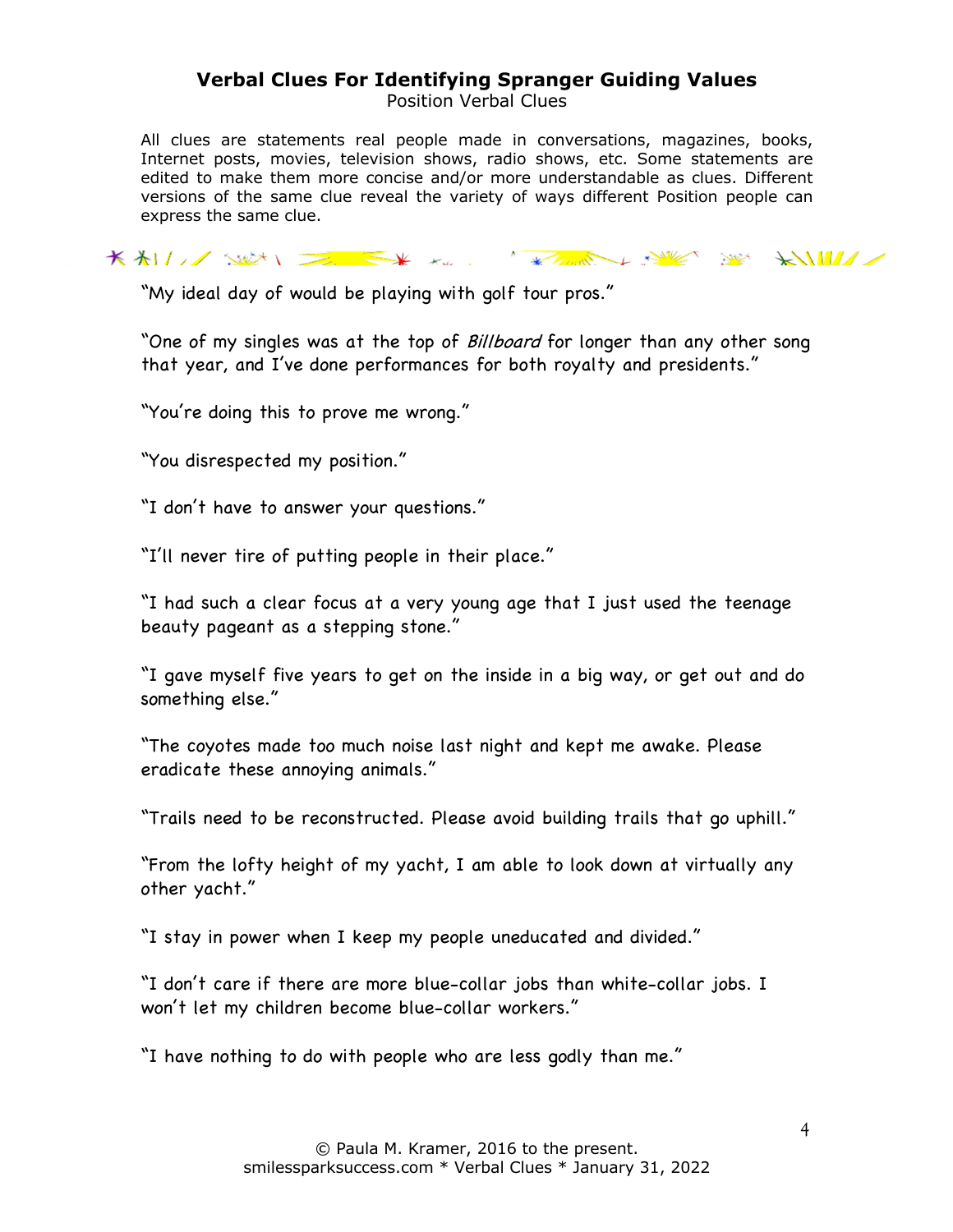Position Verbal Clues

All clues are statements real people made in conversations, magazines, books, Internet posts, movies, television shows, radio shows, etc. Some statements are edited to make them more concise and/or more understandable as clues. Different versions of the same clue reveal the variety of ways different Position people can express the same clue.

KALL SULLET KARL KARA KARA SULLET

"I expect my government to respect and protect my faith in schools so my children can never think I am wrong or bigoted."

"People who work for me should expect to be slaves. In my work, I'm the queen of the universe."

"I'm fascinated by royalty."

"How rude of them to think I'm hostile when other people have been the annoying ones."

"People think I'm aloof instead of professional. They think I'm being manipulative when I'm merely using my executive skills."

"I'm more important than you. I'm more important than a lot of people."

"I ignore the idle chatter of critics."

"Why would I listen to losers?"

"I don't care if you say you don't have an ad in this newspaper. In my copy, the ad was for this store."

"I won't talk to any reporter who doesn't show me respect and deference."

"I took up flying airplanes because I enjoy looking down on people."

"When I give a party, I think of clever ways to distribute the work to my guests."

"I'll participate in this project as long as you guarantee that I'll win."

"I'll participate in the story as long as I get to be on the cover of your magazine."